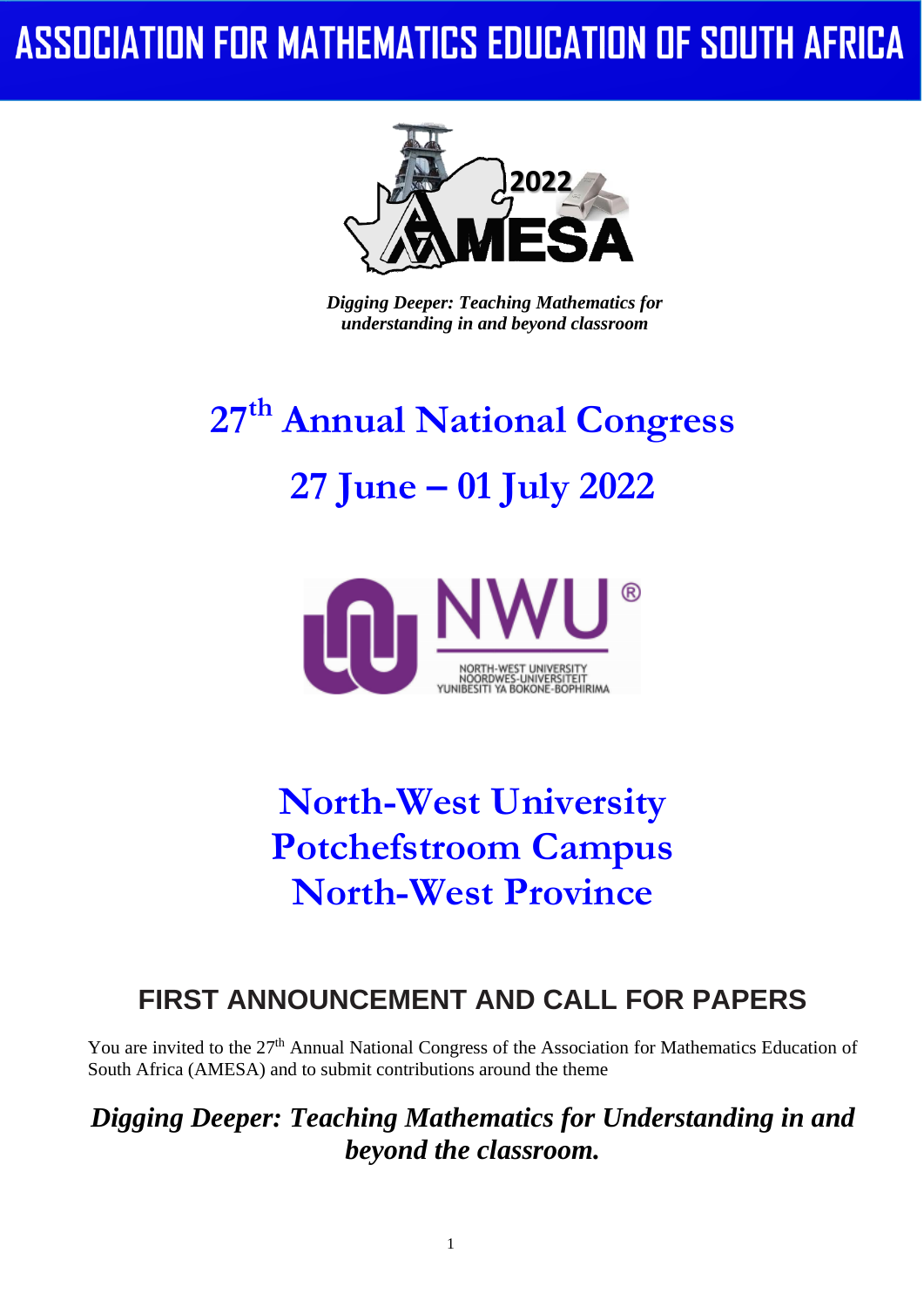## **VENUE:**

North-West University President street Potchefstroom

## **DATE:**

27 June 2022 – 01 July 2022

## **CONGRESS THEME**

## **Digging Deeper: Teaching Mathematics for Understanding in and beyond the classroom**

For the past ten years and more of the South African National Senior Certificate (NSC) reports, the Mathematics national pass rate has never exceeded 60%, thereby limiting the quantity and quality of passes, and the number of learners proceeding to tertiary institutions to successfully complete a qualification in the Mathematics, Science, Engineering, Technology and related fields.

Demystifying Mathematics, bringing Mathematics in context, back to basics and many other slogans, are all endeavours to express the believe that we all have to dig deeper, and work harder and smarter to improve the standard and state of Mathematics educational achievements in South African Schools. The Mathematics Teaching and Learning Framework for South Africa, with its emphasis on teaching Mathematics for understanding, is another endeavour to improve not only the through-put rate, but also the quality and quantity of Mathematics passes in South Africa.

Conceptual understanding, mathematical proficiency, problem solving and other terms, expressions and processes, have been put forward as possible remedies to the poor Mathematics performance of the South African learners in both local and international assessments. How then do we dig deeper to not only do research and give sound advice, but also teach Mathematics for understanding in and beyond the classroom? How do we speak with one loud voice to be heard by decision makers regarding research findings and recommendations, as well as better and consistent implementation thereof?

## **CONGRESS 2022 SUB-THEMES**

- Developing pre-service and in-service teachers to teach Mathematics for understanding in the classroom,
- Digging deeper through problem solving: Integrating problem solving in Mathematics classroom activities,
- Digging deeper through assessment: Balancing assessment tasks in Mathematics with a special focus on setting level 3 (complex procedures) and level 4 (problem solving) questions,
- Mathematics across the curriculum: The integral role of Mathematics in other subjects, across the grades, and
- Teaching Mathematics for beyond the classroom: The importance of Mathematics for high-level scarce-skills fields.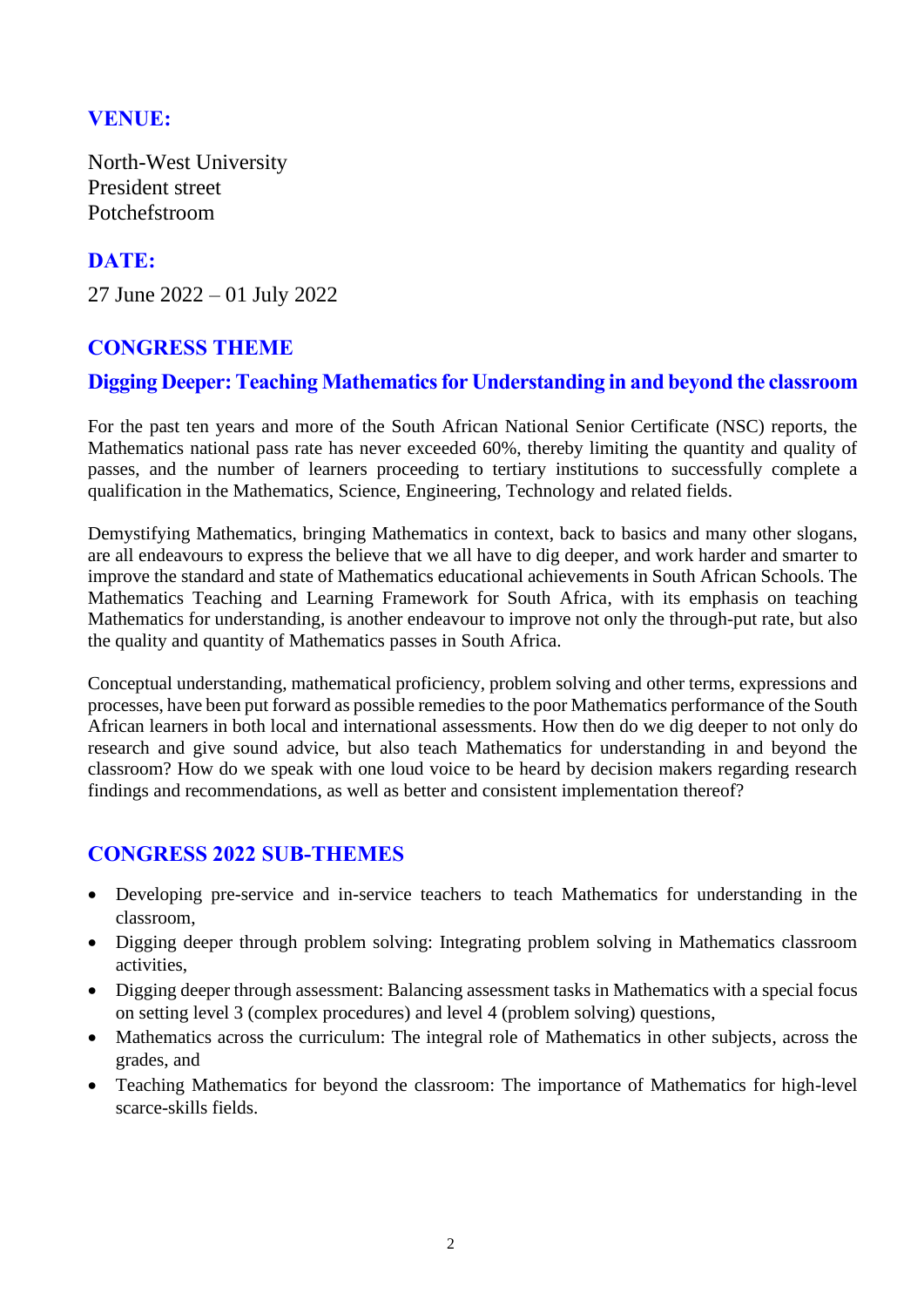## **CONGRESS PROGRAMME**

Congress participants will include an exciting combination of leading Mathematics teachers, materials and technology developers, national and international researchers, and national and provincial government advisers, presenting on policy directions and research findings, and sharing teaching ideas and materials.

**The programme** will include the following**:**

- 1. **Pre-congress workshops** (Sunday 26 June 2022, 14:00-17:00).
- 2. **Plenary addresses** by invited speakers, including overseas speakers.
- 3. **Panel discussions** on various issues in Mathematics Education.
- 4. **Parallel sessions** presented by participants, in the following areas: Foundation Phase, Intermediate Phase, Senior Phase, FET Phase, and Teacher Education.

The following formats will be used:

- **Long Papers:** (40 minute presentation plus 20 minute discussion)
- **[Short Papers:](#page-8-0)** (20 minute presentation plus 10 minute discussion)
- **"How I Teach":** papers (20 minute presentation plus 10 minute discussion)
- **Posters:** (Exhibited on a 1.2 m x 1.8 m board, for the duration of the conference. Authors should be available at certain hours for discussion.)
- **Workshops:** (1 or 2 hours)
- 5. **Activity Centre:** Hands-on practical mathematics activities for participants.
- 6. **Maths Market:** Promotion of products by commercial vendors.
- 7. **AMESA Curriculum Phase Committees discussions**
- 8. **AMESA Special Interest Group meetings**
- 9. **AMESA Annual General Meeting**

## **OTHER FEATURES OF THE CONGRESS**

- Social events
- Excursion
- Daily congress competitions
- Memorabilia
- Internet facilities at designated areas

*Note: The Final Announcement and Registration Form will be distributed in April 2022 and will contain full details about the programme, costs, etc.*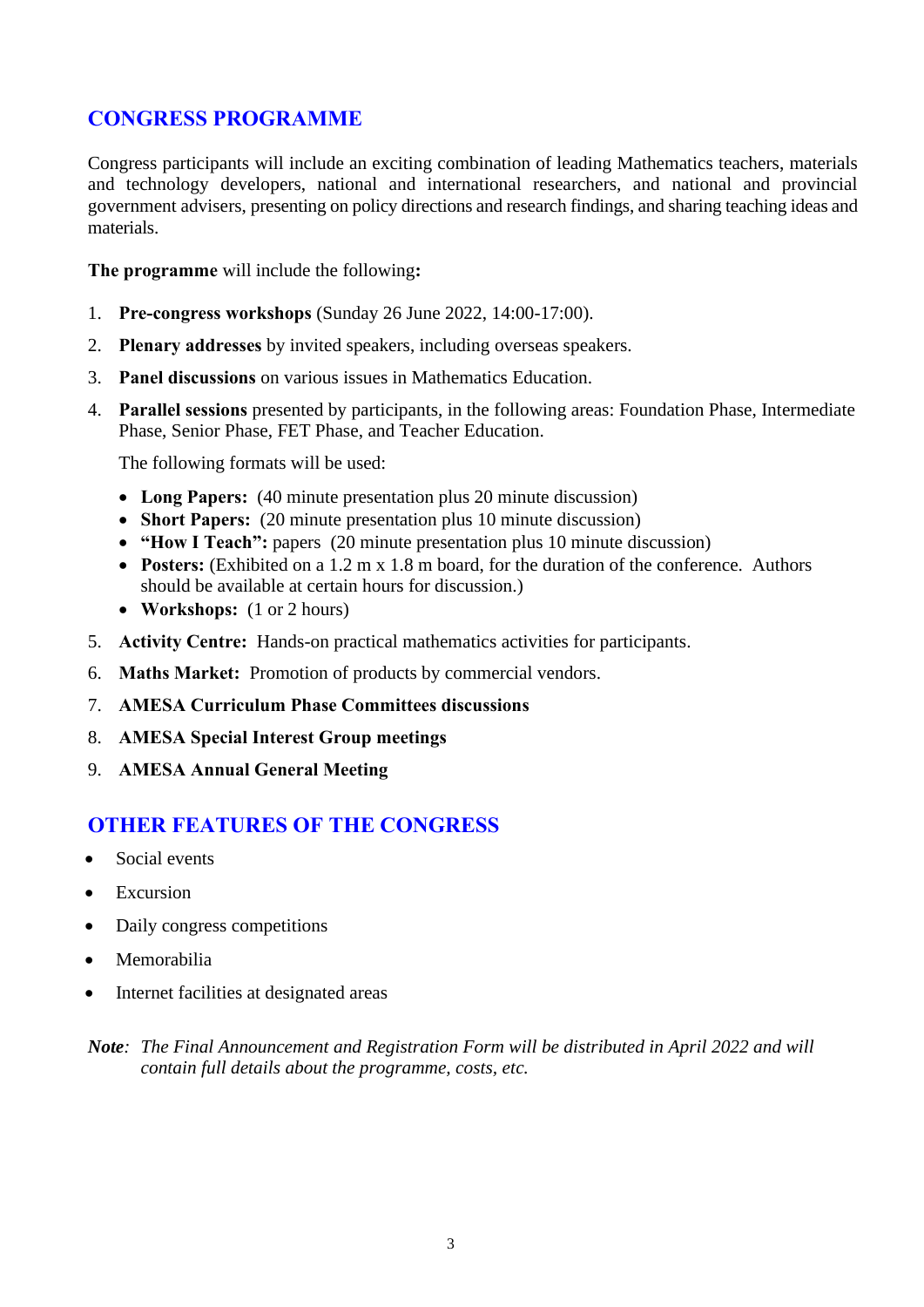## **CONTACT DETAILS**

Please send all communication about *administrative* matters (registration, payment, transport, etc.), preferably by email, to the relevant person(s) below:

#### **Congress Secretary:**

Nombulelo Mandindi P.O. Box 54, 2050 WITS Tel: 011 484 8917 (W) Cell: 082 390 7088 Email: [congress2022@amesa.org.za](mailto:congress2022@amesa.org.za)

#### **Congress Director:**

Annalie Roux North-West University Potchefstroom Campus Tel: 018 299 1895 (W) Cell: 084 580 5989 E-mail: [annalie@amesa.org.za](mailto:annalie@amesa.org.za) Please send all communication about *academic matters* (presentations, reviewing, programme, etc.), preferably by e-mail, to the relevant person(s) below:

#### **Congress Academic Coordinator:**

Tom Mosiane North-West University (Potchefstroom Campus) Tel: 018 299 4321 (W) Cell: 073 167 4572 E-mail: [tomm@amesa.org.za](mailto:tomm@amesa.org.za?subject=Congress)

#### **Congress Deputy-Director:**

Sfiso Mahlaba North-West University Mafikeng Campus Tel: 018 389 2808 (W) Cell: 067 891 7871 E-mail: [sfiso@amesa.org.za](mailto:sfiso@amesa.org.za)

#### **The Congress website**

See the congress website for updated relevant information: <http://www.amesa.org.za/AMESA2022/index.htm>

## **North-West Province (The Platinum Province of South Africa)**

From the untamed bushveld to the sophistication of the 5-star resorts, the North-West Province provides the complete tourism package. Away from the hustle and bustle of the city life, the province offers an escape route to the real Africa. Nature has blessed this province with breath taking scenic beauty, rolling fields of maize, golden sunflower and vast plains of the African bushveld. The ideal backdrop for the enjoyment of our outdoor attraction are the super game parks, which are the home to the Big Five; magnificent golf courses; water features and sporting facilities.

Source:<https://www.tourismnorthwest.co.za/>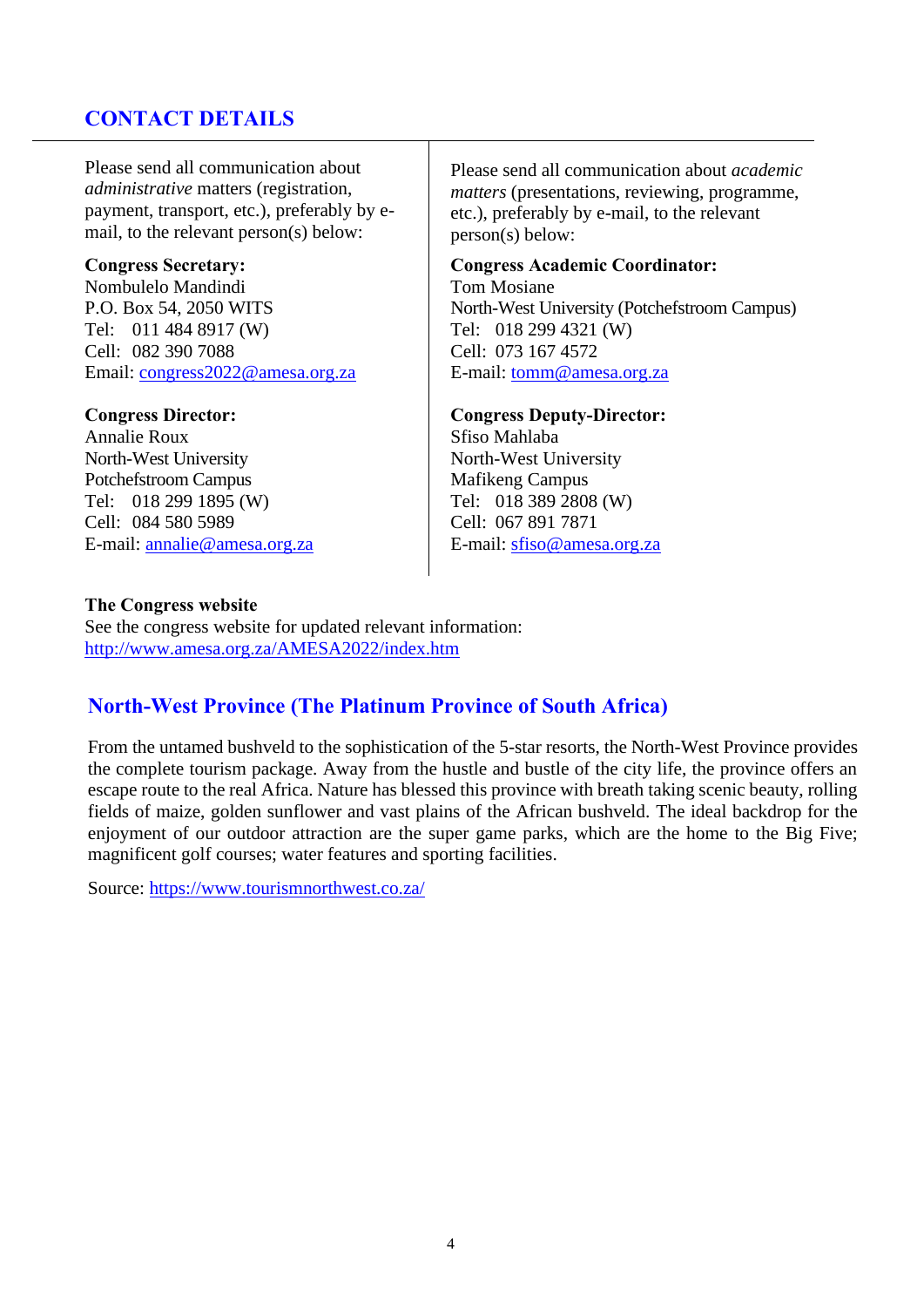## **North-West University (NWU), Potchefstroom Campus**



## Building C6, of the old Potchefstroom College of Education, is the heart of the Faculty of Education at the Potchefstroom Campus

The NWU is committed to functioning as a unitary, integrated, multi-campus university that enables equity, redress and globally competitive teaching and research across all three of our campuses. Our core activities teaching, learning and research are intertwined with community engagement and innovation in our eight faculties, most of which serve both distance and contact students.

The NWU offers more than just an education, we offer people a place in the world. Academically, students benefit from great choices and flexibility, enabling them to fulfil their potential and start preparing for their careers.

Through collaboration with other universities and institutions internationally, we are part of the global higher education community. Our internationalisation activities include student and staff exchange and cooperation in academic, research, cultural and sports matters.

As we like to say in our [University Anthem:](http://www.nwu.ac.za/anthem) "where the willow trees grow and the thorn tree spreads its shade, there you will grow in knowledge…"

Source:<https://www.nwu.ac.za/welcome>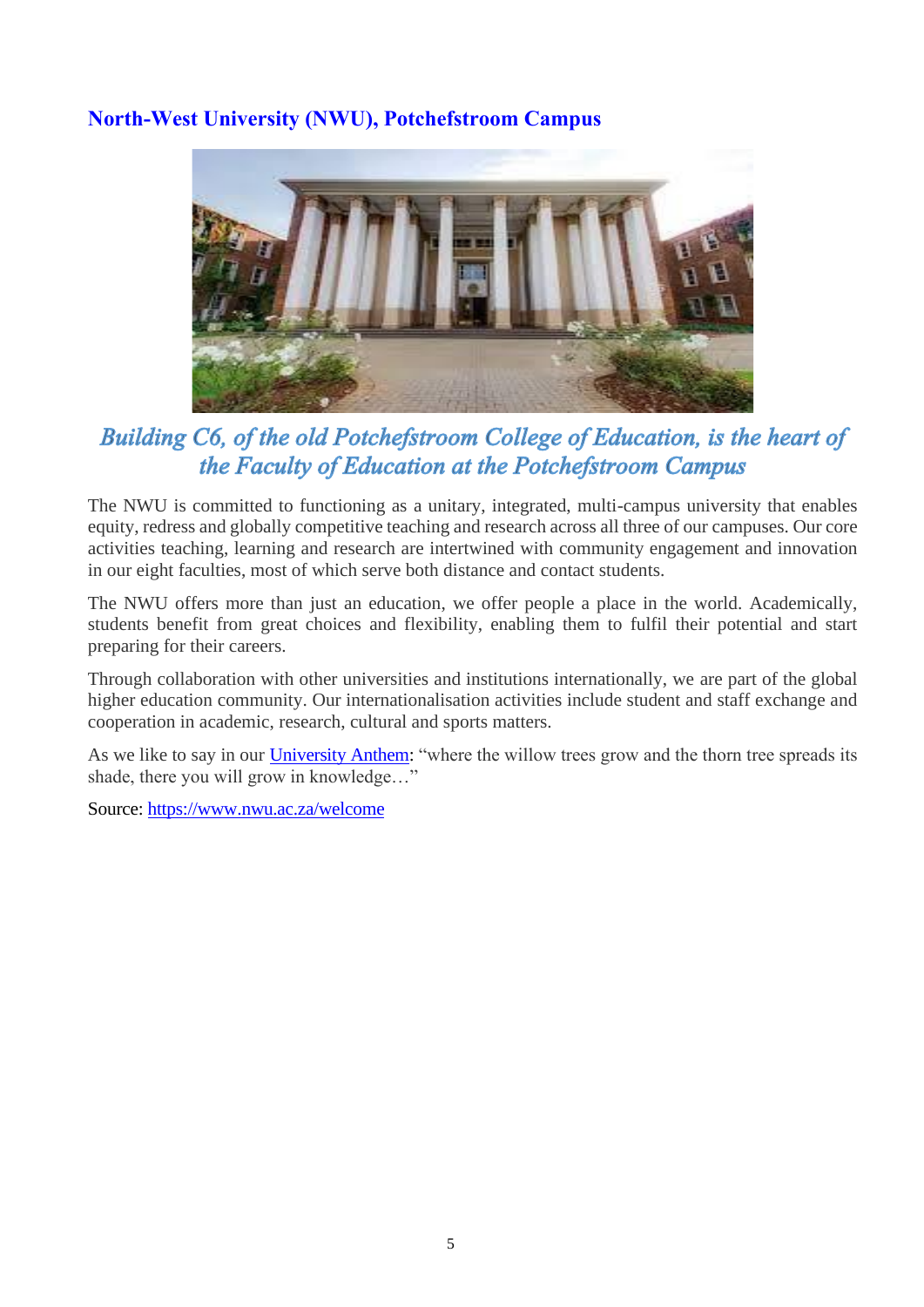## **THE LOCAL ORGANISING COMMITTEE (LOC)**

The LOC comprises of three components, viz., members from the hosting institution, North-West University (NWU), the provincial NW AMESA and the national AMESA structures.

Members of the AMESA LOC come from a variety of backgrounds and include teachers and Mathematics subject (curriculum) advisors, Mathematics and Mathematics Education lecturers, as given below:

| Sfiso Mahlaba (Congress Deputy-Director) | G. Tsitsi       |
|------------------------------------------|-----------------|
| <b>Audrey Maboe</b>                      | Patricia Walaza |
| Annalie Roux (Congress Director)         | Frans Matsena   |
| Tom Mosiane (Academic Coordinator)       | M. Kloppers     |
| Lesego Mokotedi                          | A. Olivier      |
| Sandra Dingoko                           | P. Nkhoma       |
| K. Morake                                | G. Skhosana     |
| P. Mogomotsi                             |                 |

## **THE NATIONAL ORGANISATION COMMITTEE (NOC)**

The NOC is an AMESA sub-committee involved in national congress tasks and supports the LOC. Its members are appointed on the basis of their proven knowledge, functionality, commitment and delivery on national congresses. A representative for the following year's national congress will also serve on the NOC.

## **Members of the NOC**

Manare Setati (*Chairperson*); Batseba Mofolo-Mbokane (*Vice Chairperson*); Oniccah Molokoane-Thibodi (*Congress Treasurer*); Kgomotso Pilane and Nombulelo Mandindi (*Congress Secretary*), Vasuthavan Govender (*Additional Member*); Gary Powell (*Western Cape Representative*)

#### **Note: The Western Cape Region of AMESA will host the 2023 AMESA Congress**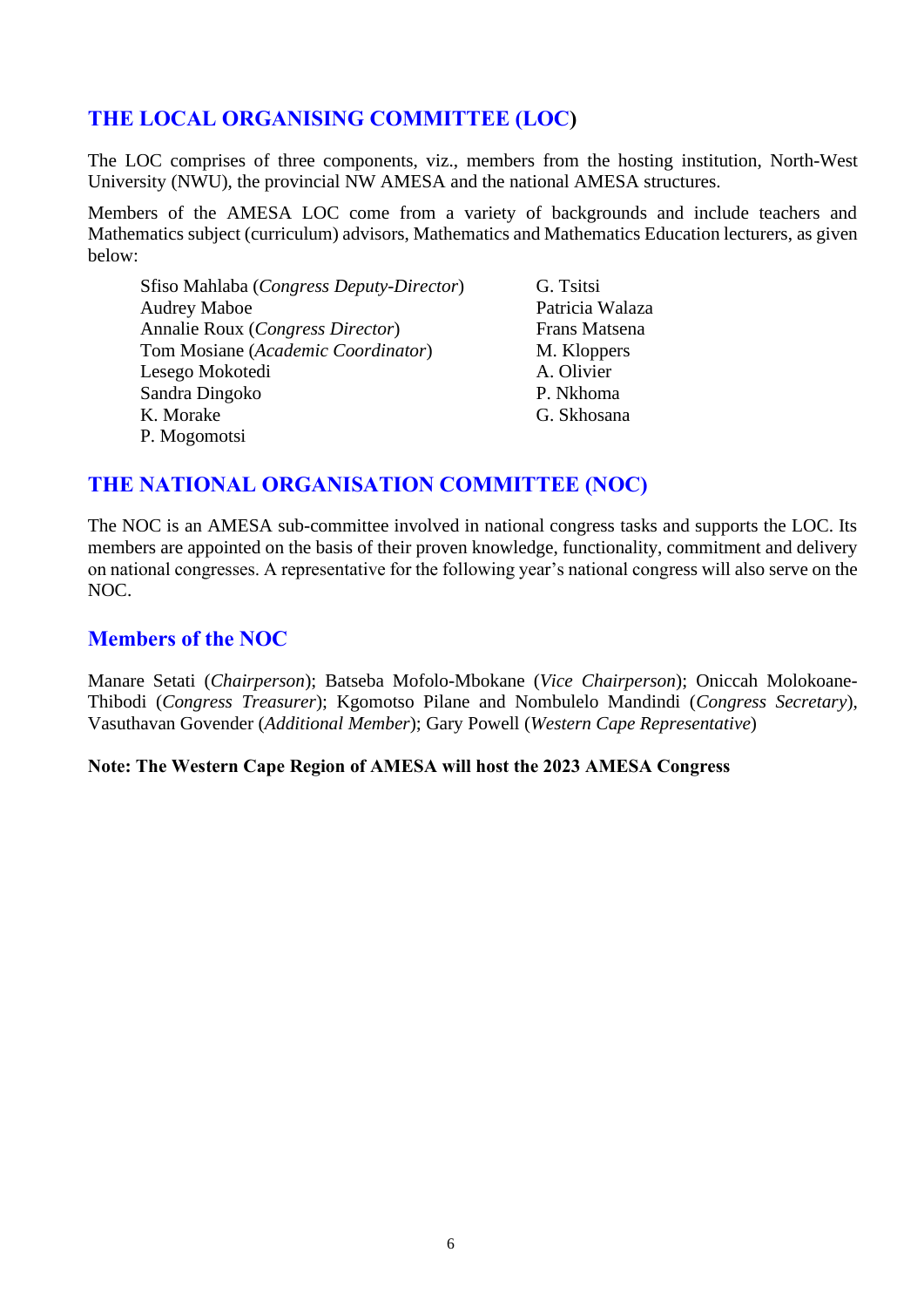## **CALL FOR PAPERS**

You are invited to propose one or more contributions to the academic programme. Please note that to ensure a high standard of presentations and broad-based participation:

- We will accept no more than two inputs per presenter.
- We will not accept any presentation for the programme unless a full transcript or workshop outline has been submitted for reviewing.
- We will adhere to the due dates for submission as this ensures time for useful and relevant reviews of submissions.
- Only the names of those who paid their registration fees, will be included in the congress programme.

To help you in planning and writing your proposal, we include overleaf technical guidelines for preparing a paper. An electronic styles template is available on the congress's website.

The **presentation proposal form** (page 14) must be submitted with your proposal to the Congress Academic Coordinator by 25 March 2022.

## **CALL FOR REVIEWERS**

In order to have a sufficient number of reviewers for submitted papers, we invite AMESA members to volunteer to help with reviewing papers. This review process should take place during March, April and May 2022.

You can serve as reviewer if you are a current AMESA member and have presented a reviewed paper (a Long or Short Paper) at previous AMESA congresses, or have published in *Pythagoras* or another reviewed journal.

If you qualify and are willing, please fill in the **reviewer's form** (page 15) and send it to the Congress Academic Coordinator by 25 February 2022.

## **MATHS MARKET**

Publishers, entrepreneurs and NGOs are invited to present and promote their commercial products in a special session in the programme called a *Maths Market* presentation. Research about such products may be presented as an academic paper which will be reviewed, but commercial products should not be directly promoted in academic sessions. *Maths Market* presentations are not reviewed and not published in the Congress Proceedings. **Please contact the Secretariat for more details**.

## **IMPORTANT DATES**

| Offer to review papers:                            | 25 February 2022               |
|----------------------------------------------------|--------------------------------|
| Submission of presentation proposal manuscripts:   | 25 March 2022                  |
| Notification of proposal review results:           | 11 May                         |
| Application for financial support:                 | 31 March (see form on page 16) |
| <i>Early</i> registration at a <i>reduced fee:</i> | on or before 30 April          |
| Normal registration at normal fee:                 | $1-31$ May                     |
| Late registration at an <i>increased fee</i> :     | 1-15 June (none after 15 June) |
| Cancellation without any costs /penalty:           | on or before 31 May            |
| Equipment requests for presenters:                 | 6 June                         |
| Opening ceremony:                                  | 27 June at 10:00               |
| Closing ceremony:                                  | 1 July at 12:00                |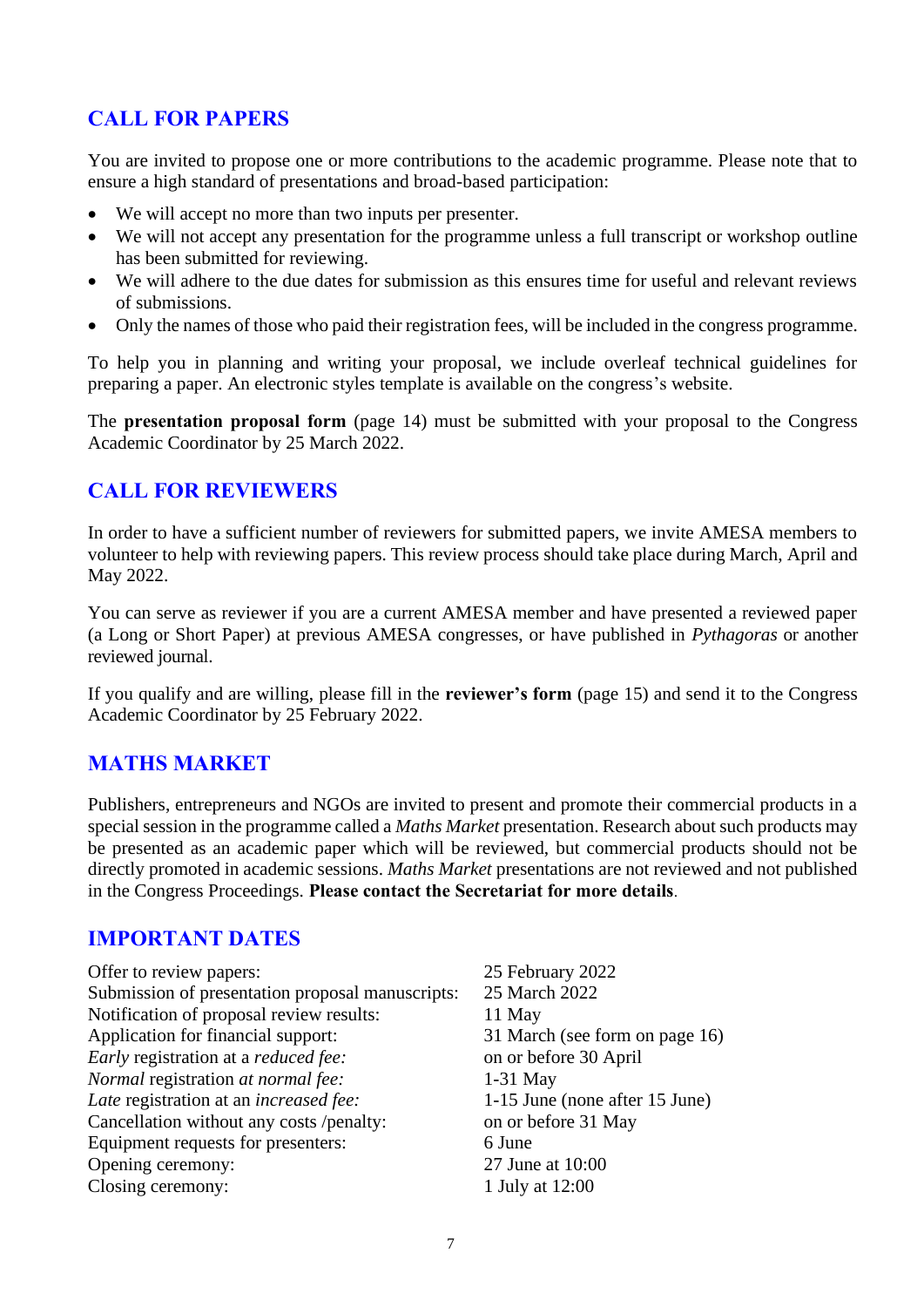## **Guidelines for submission of Long Papers**

#### **Length:** 8–12 pages

Each Long Paper will be scheduled for a total time of 60 minutes: 40 minutes for oral presentation and 20 minutes for discussion. The following types of papers are suitable for presentation as a long paper:

- 1. **Research report:** This should include the following:
- A statement about the focus of the paper or the research questions, and a motivation for the significance of the research
- An indication of the theoretical framework of the study reported
- A discussion of the related literature
- An indication of and justification for the methodology used
- Some sample data and findings and a statement of how these help to answer the research questions
- What your findings mean for mathematics teaching and learning or further research
- List of references

#### 2. **The presentation of Mathematics/Mathematical Literacy/Technical Mathematics:**

These could include Mathematics/Mathematical Literacy/Technical Mathematics, relevant to the school curriculum, such as:

- An innovative way of dealing with a section of Mathematics / Mathematical Literacy/Technical **Mathematics**
- Alternative proofs for theorems
- Interesting Mathematics that teachers are conversant with; Mathematics/Mathematical Literacy/Technical Mathematics that is new in the proposed curriculum
- List of references
- 3. **Theoretical, methodological or philosophical essays:**

These should include the following:

- A statement about the focus of the paper and a motivation for its significance
- An indication of the theoretical, methodological or philosophical framework within which the focus or theme of the paper is developed
- Reference to related literature
- A clearly articulated statement of the author's position on the focus or theme
- What your results mean for mathematics/Mathematical Literacy/Technical Mathematics teaching, learning or research
- List of references.

#### **Reviewing:**

A minimum of two reviewers, with experience in the area, will review your paper. Specifically, reviewers will be asked to comment on the following: mathematical content, theoretical framework and related literature, methodology (if appropriate), statement and discussion of results (if appropriate), clarity and relevance to the AMESA audience.

*A developmental approach to reviewing will be applied to your paper. In other words you will be given feedback by the reviewers, which you could use to improve your paper and then (if necessary) re-submit for further review and feedback. If your paper is not accepted in this category, it will be reconsidered for submission as a short paper presentation.* 

#### **Publication of Long Papers:**

Authors may choose *not* to have their accepted Long Papers published in the AMESA 2022 Proceedings, to keep open the possibility to submit it to a journal. If author(s) choose to exclude their long paper from the Proceedings, then they must submit an extended abstract of the paper for publication in the Proceedings.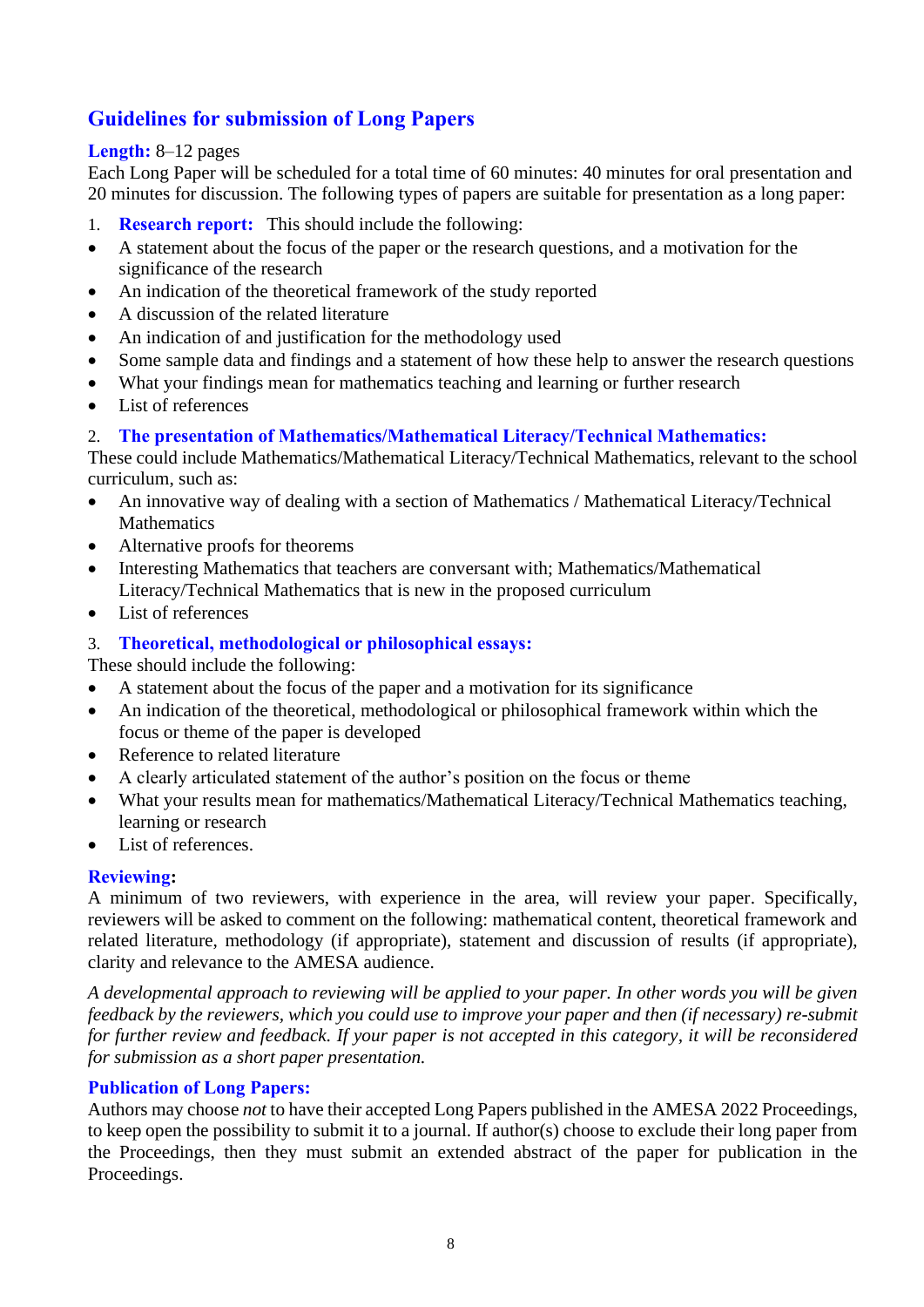## <span id="page-8-0"></span>**Guidelines for submission of Short Papers**

#### **Length:** 5–8 pages

Each Short Paper presentation will be given a total time of 30 minutes: 20 minutes for oral presentation and 10 minutes for discussion. This kind of presentation is most suitable for work in progress.

1. **Reflection on teaching or practice:** This is mainly for mathematics educators who would like to share their reflections on their teaching or on their participation in a developmental project or research project. For reflection on teaching you need to specify the following:

- The grade and class size
- The mathematics topic taught
- The mathematical goals and purposes
- A description of the lesson
- What factors contributed to the success of the lesson
- What factors tended to hamper success and how you dealt with them

2. **For reflection on participation in a mathematics development project** you should specify the following:

- The duration of the project
- Mathematical aspects covered by the project
- Practical examples of how participation in the project impacted on your teaching.

#### 3. **The presentation of mathematics/mathematical literacy:**

These could include Mathematics/Mathematical Literacy/Technical Mathematics relevant to the school curriculum**.** For details on this type of presentation, see (2) of the long papers.

#### 4. **Proposals – research or development:**

This can be a presentation of a proposal for a research or mathematics education developmental project and should include the following:

- A description of the focus of the research project or developmental project
- Motivation for the study or project
- Some indication of the theoretical framework of the study or project
- Some discussion of the related literature
- How the study or project will be undertaken, including some justification of methodology
- Participants and time-lines
- List of references

#### 5. **Initial sharing of data:**

This is mainly for people who have done research and are still working on their analysis. The paper should include the following:

- A statement about the focus of the paper or the research questions, and a motivation for the significance of the research
- Some aspects of the theoretical framework of the study reported
- Some discussion of the related literature
- An indication of and justification for the methodology used
- Some sample data and initial analysis or description of data
- List of references.

**Reviewing** A minimum of two reviewers, with experience in the area, will review your paper. Specifically, reviewers will be asked to comment on the following: mathematical content, conceptual coherence, clarity and relevance to the AMESA audience.

*A developmental approach to reviewing will be applied to your paper. In other words you will be given feedback by the reviewers, which you could use to improve your paper and then (if necessary) re-submit for further review and feedback*.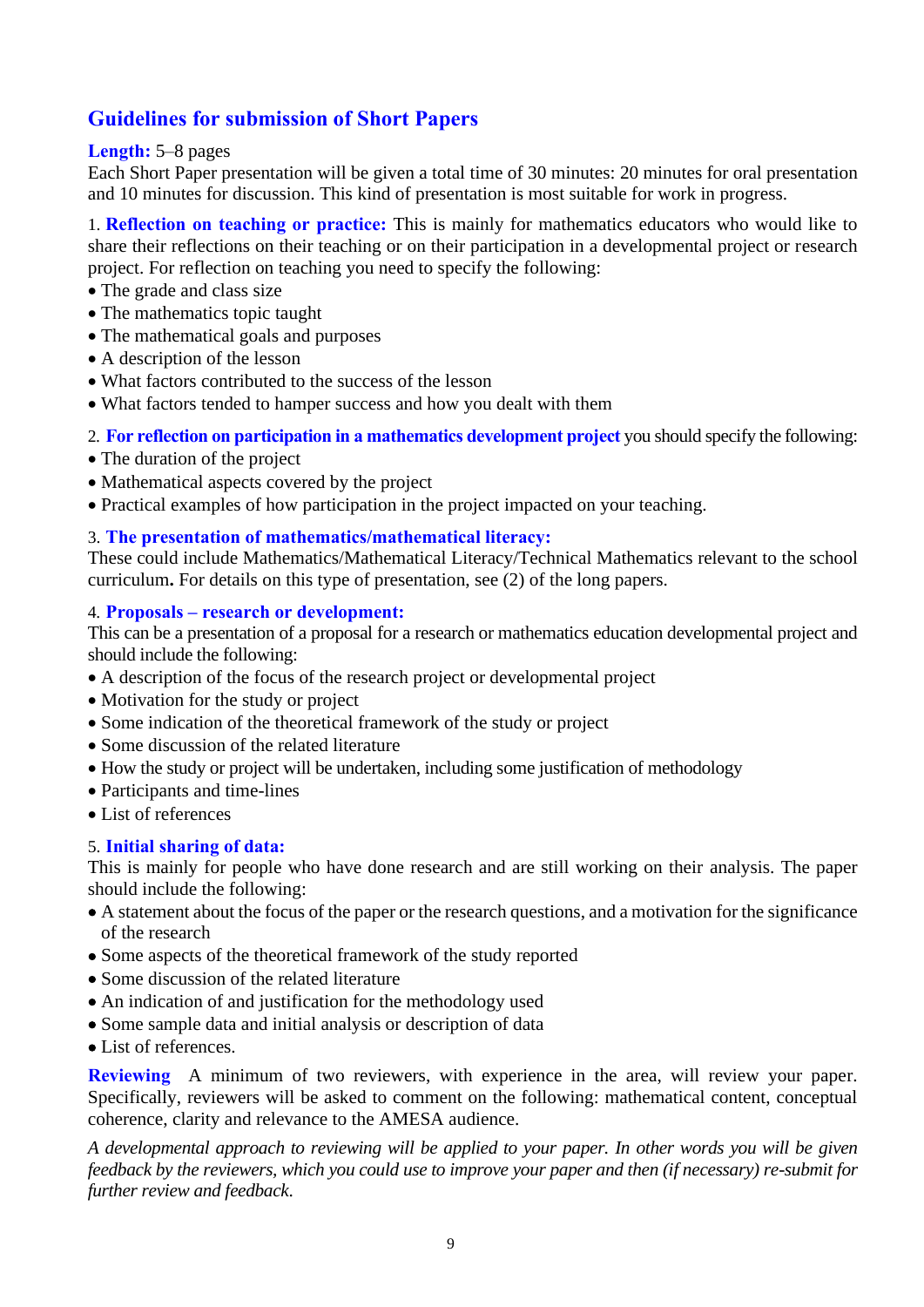## **Guidelines for "How I Teach" papers**

**Length:** Minimum 1 page and a maximum of 4 pages.

#### **Critical information to be included:**

- **Title:** A heading for your paper e.g. How to use paper folding in geometry.
- **Name:** Your Name and Surname
- **Organisation:** Where you are from e.g. the name of your school.
- **Phase:** The phase your talk is aimed at i.e. foundation, intermediate, senior, FET or tertiary.
- **Introduction:** Include here a paragraph on what your talk is about. Why you chose to talk about it. What you are going to do in the talk.
- **Content:** You might want to write one or two sentences on your experiences of using such activities in your class and some of the advantages or disadvantages of using the activities. Also provide here a brief conclusion on the talk.
- **References:** Add here any references that you might have used. In other words, if you took the activities from a textbook or from the internet, please acknowledge that.

There may be other headings you want to include (e.g. "teacher tips") – please feel free to do so.

#### **Reviewing:**

Your paper will be reviewed. *A developmental approach to reviewing will be applied to your paper. In other words, you will be given feedback by the reviewers, which you could use to improve your paper and then (if necessary) re-submit for further review and feedback*. Congress 2022 reserves the right to make minor editing changes.

#### **Guidelines for Posters**

Poster presentations are available for those whose work is more suitably communicated in a pictorial or graphical format, rather than through an oral presentation. There is no formal oral presentation associated with posters, but a time will be allotted, after sufficient display time, during which presenters will be available at their posters for informal discussion with participants.

A poster (1.2 m  $\times$  1.8 m board), can present research projects, software developments, curricula innovations, educational programmes, etc., related to Mathematics /Mathematical Literacy/ Technical Mathematic Education.

Note the following as you prepare your proposal for a poster:

- Your proposal should describe both the contents of the poster and its particular visual (pictorial or graphical) characteristics.
- Your proposal should be restricted to one page, including references and figures. If accepted, this text will be included in the Congress Proceedings.
- Type and centre the title (in capitals), author(s) names, and affiliation(s) of the author(s) in this order.

#### **Reviewing**

The programme Committee will review the proposals for Poster Presentations. If your proposal is accepted, the Programme Committee will provide further guidance on the preparation of the actual poster itself.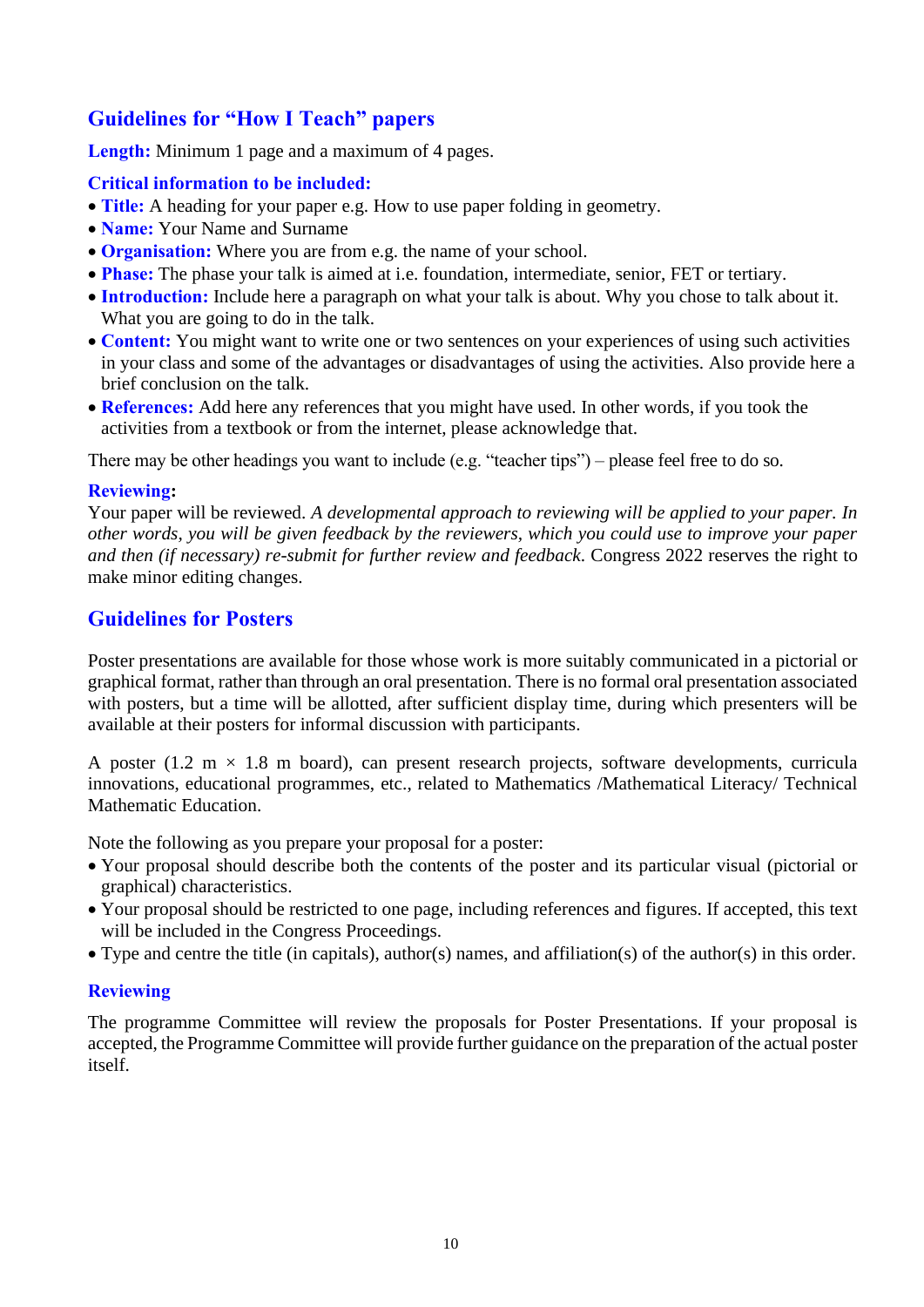## **Guidelines for Workshop presentations**

**Note that workshop write-ups and the worksheets will** *not* **be published in the paper Congress Proceedings. It will be included in the memory stick. Proceedings, and copies of the activities will be duplicated only for the workshop participants.** 

Your proposal should include:

- **Motivation for running a workshop.** This is for reviewing and should include:
- **Title of the workshop,**
- **Name of presenter(s),**
- **Institution where you are employed,**
- **Target audience:** The phase your workshop is aimed at e.g. intermediate.
- **Duration:** There will be 1-hour or 2-hour workshop slots. Please ensure that you choose an appropriate length slot.
- **Maximum number of participants:** You may limit the number of participants in your workshop. Workshop presenters should attempt to cater for at least 30 participants.
- o**Motivation for the workshop:** Why is the workshop important? How will it help participants?
- o**Description of content of workshop**
- What will be done in the workshop? How will the time slot be broken up?
- The activities and worksheets to be used in the workshop (maximum 8 pages)

#### • An abstract describing the level, nature and content of the workshop (200 words)

*Note: Only this abstract will be published in the Congress Proceedings.*

#### **Note:**

- Workshops need to be **hands-on sessions** where participants are **actively involved** in doing the activities that you provide. Usually these activities will be done in groups, consisting of 3–5 participants. There should also be ample time for discussions (approximately 25% of your time is suggested).
- If you have used ideas from other sources, it is essential that you acknowledge these sources. We will *not* accept any submissions where more than 2 pages have been copied directly from another source.

#### **Reviewing:**

The Programme Committee will review the proposals for Workshop Presentations.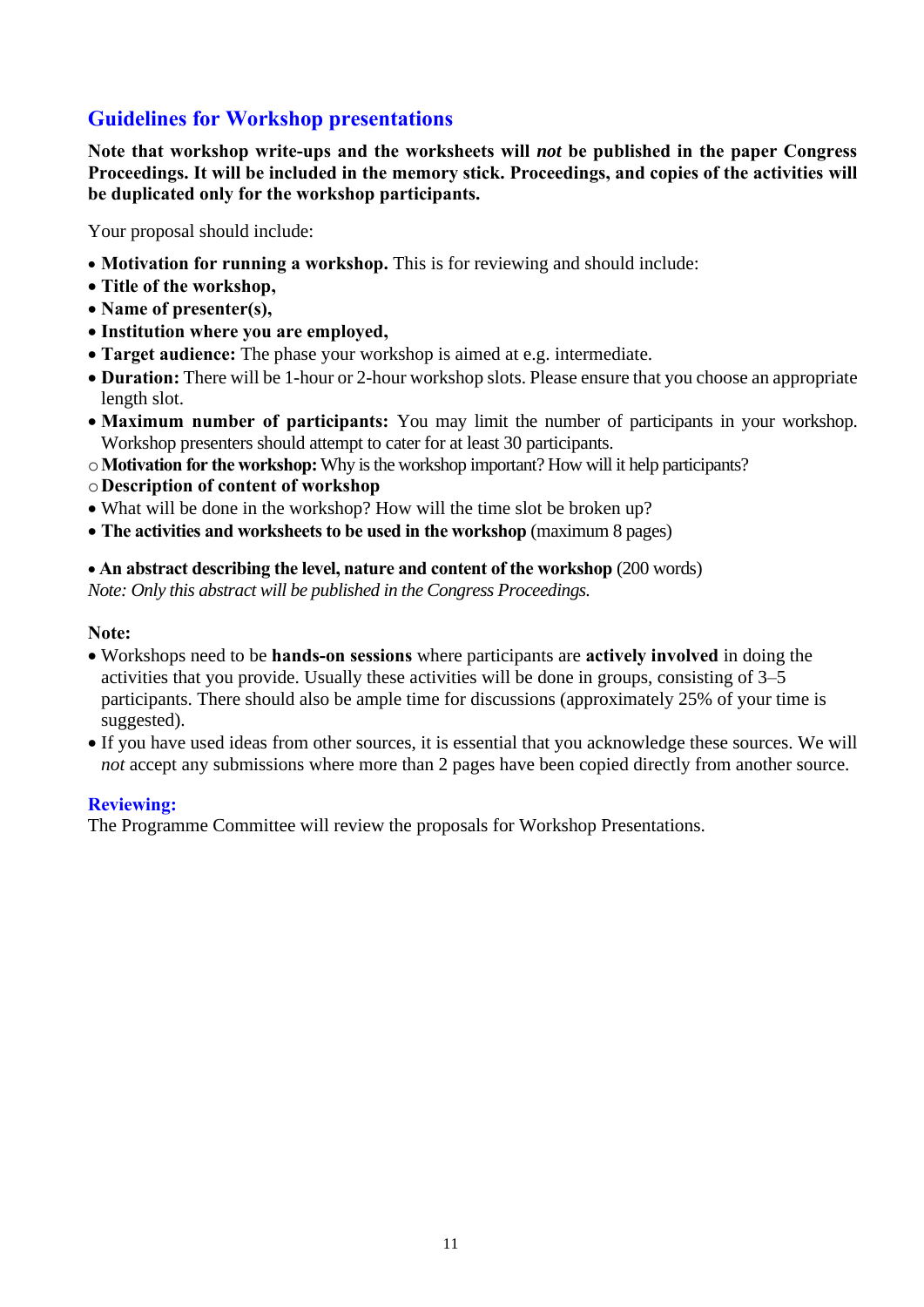## **Technical guidelines for preparing manuscripts**

We are endeavouring to work towards a uniform appearance for all papers in the congress proceedings. An electronic template and guidelines will be available from the congress website. Please use the template as the basis for your paper.

Please adhere to these guidelines:

- Restrict your paper to the maximum number of pages as specified for the type of presentation, including references, figures, and appendices.
- Write the paper in English.
- Type and centre the title (in capitals), author(s) name(s), and affiliation(s) of the author(s), in this order.
- Underline the name of the presenting author(s).
- Begin the paper with an abstract of up to ten lines, single-spaced, preferably in italics.
- Use a 14-point type (Times New Roman), a 16-point line space, and 6 points between paragraphs, occupying a frame of 170 mm by 247 mm. Please use exact dimensions, and fill the entire frame. Remember that the original text will be reduced in the Proceedings.
- Give references in the APA style.
- **Do not number the pages**
- **E-mail the paper** as an attachment to the Congress Academic Coordinator by 25 March 2022, together with your completed **presentation proposal form**. **Faxed copies will not be accepted.**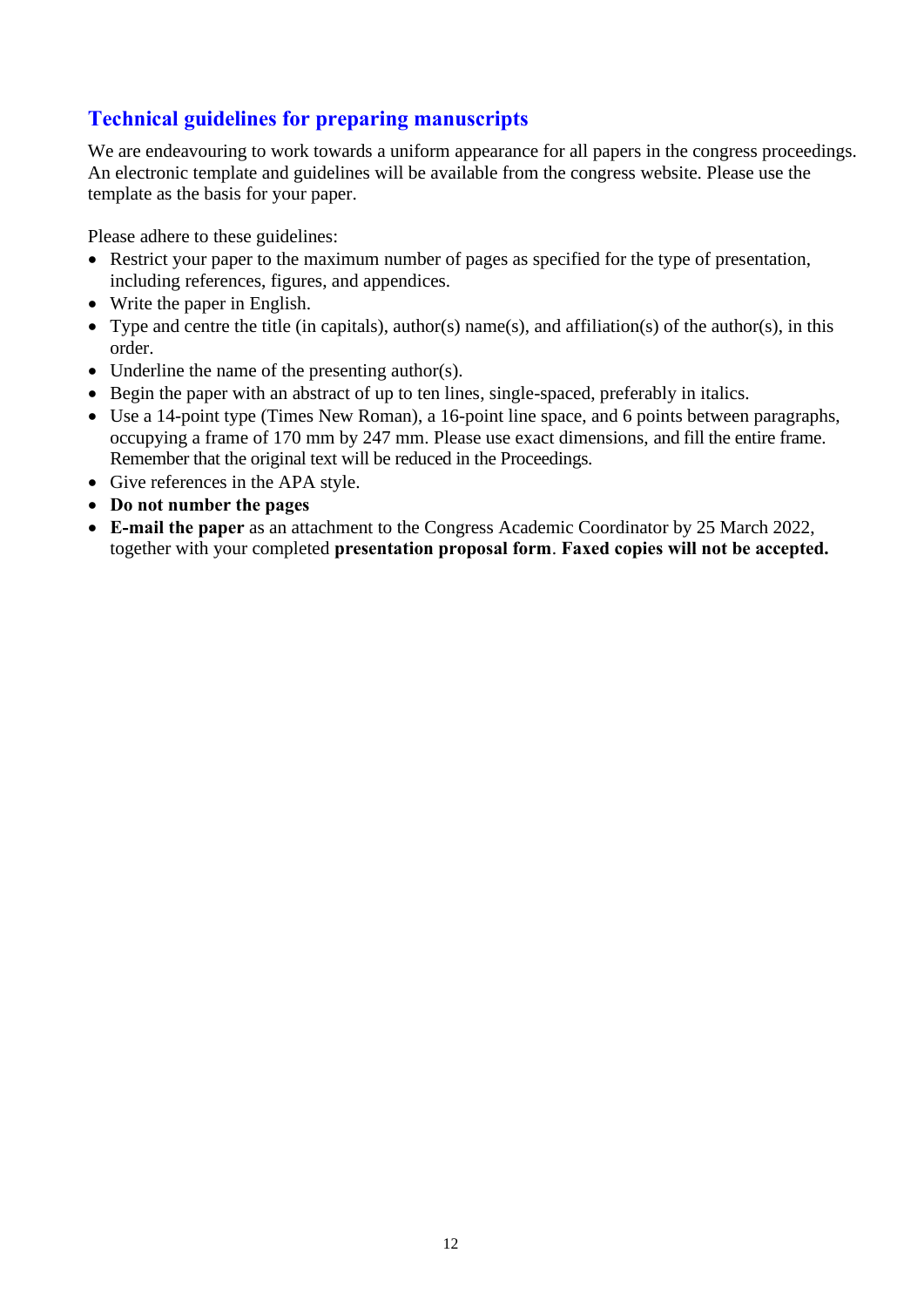## **TABLE OF PRESENTATION CATEGORIES**

This page is for your reference when completing the **reviewer's form** or the **presentation proposal** form. Reviewers will receive proposals for reviewing, according to their preferred categories that they marked in their **reviewer's forms**.

The proposals will be sent to reviewers according to the presentation categories that authors have marked in their **presentation proposal forms**.

| <b>Educational levels:</b>       |                                                      |
|----------------------------------|------------------------------------------------------|
| 1. Foundation Phase (Gr $R-3$ )  | 4. Further Education $&$ Training (Gr 10-12)         |
| 2. Intermediate Phase $(Gr 4–6)$ | 5. Teacher Education (pre- $\&$ in-service training) |
| 3. Senior Phase $(Gr 7-9)$       |                                                      |

| Types of research:          |                                  |
|-----------------------------|----------------------------------|
| 1. Empirical / Experimental | 4. Ethnographic / Interpretative |
| 2. Statistical              | 5. Theoretical / Philosophical   |
| 3. Case study               | 6. Action research               |

| <b>Focus themes for presentations:</b>                                                |                                                          |
|---------------------------------------------------------------------------------------|----------------------------------------------------------|
| 1. Indigenous Knowledge Systems                                                       | 15. Reasoning, proof and proving in Mathematics          |
|                                                                                       | Education                                                |
| 2. Financial Mathematics                                                              | 16. Problem solving and modelling in Mathematics         |
|                                                                                       | Education                                                |
| 3. Mathematical Literacy (Any related                                                 | 17. Functions and graphs                                 |
| content/methodology)                                                                  |                                                          |
| 4. Teaching and learning of Geometry                                                  | 18. Numeracy                                             |
| 5. Teaching and learning of Probability                                               | 19. Classroom practice                                   |
| 6. Teaching and learning of Algebra                                                   | 20. Geometric and spatial reasoning                      |
| 7. Teaching and learning of Calculus                                                  | 21. Measurement: Focusing on primary education           |
| 8. Teaching and learning of Patterns and                                              | 22. Mathematics Education in a multilingual and          |
| Sequences                                                                             | multicultural context                                    |
| 9. Teaching and learning of Fractions                                                 | 23. Mathematics curriculum development                   |
| 10. Motivation, beliefs and attitudes towards 24. Assessment in Mathematics Education |                                                          |
| Mathematics and its teaching                                                          |                                                          |
| 11. Mathematical knowledge for teaching                                               | 25. Mathematics Education at secondary level and         |
|                                                                                       | access to tertiary education                             |
| 12. Mathematics in context                                                            | 26. In-service education; professional development of    |
|                                                                                       | teachers                                                 |
| 13. Enhancing learner understanding of                                                | 27. Other suitable focus themes not covered here (please |
| mathematical concepts                                                                 | state in your presentation proposal form)                |
| 14. The use of technology in the teaching                                             |                                                          |
| and learning of Mathematics                                                           |                                                          |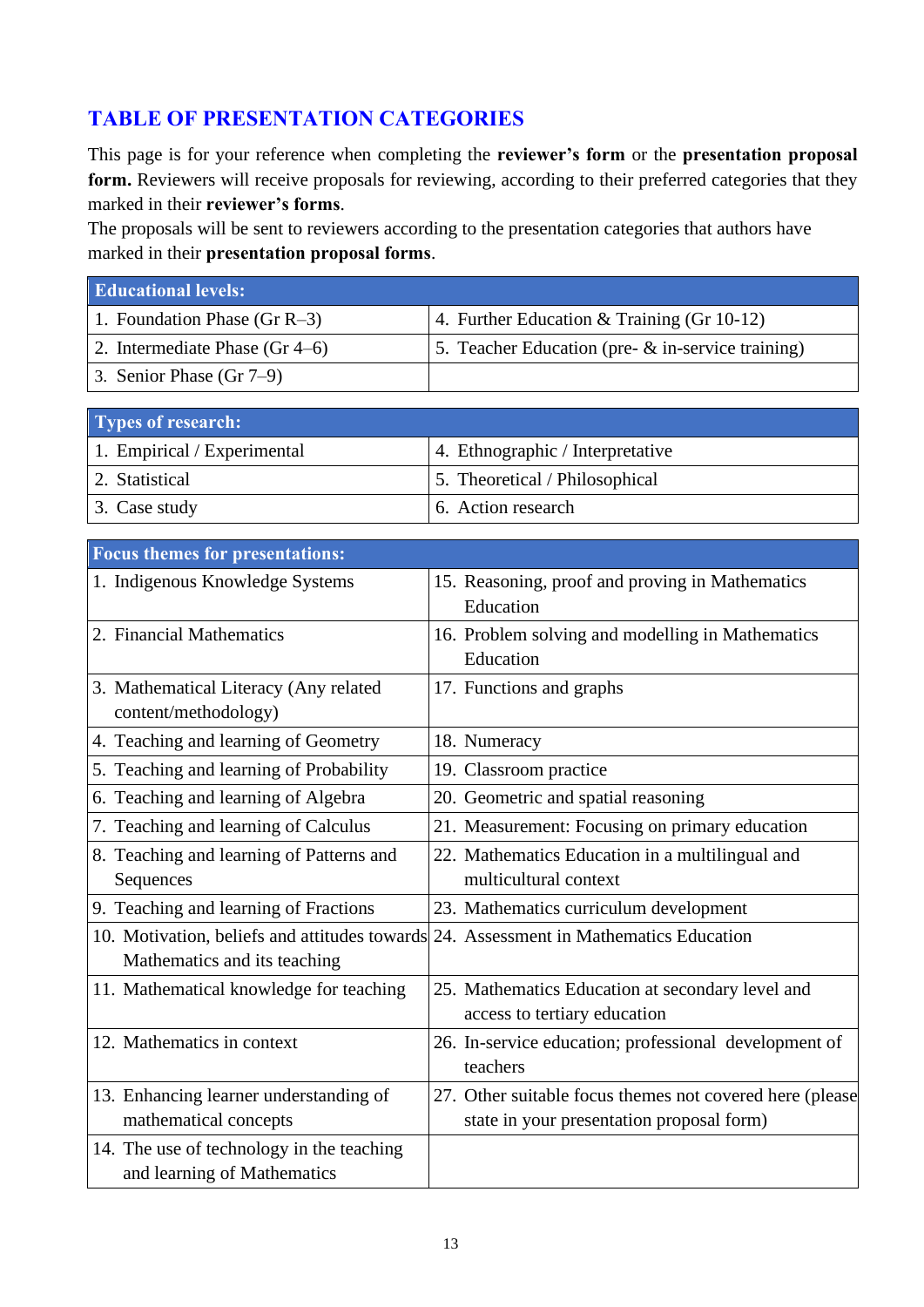

Tom Mosiane

North West University (Potchefstroom Campus)

**Tel**: 018 299 4321 **Cell**: 073 167 4572

#### **PRESENTATION PROPOSAL FORM E-mail**: tomm@amesa.org.za

This form must be completed for every presentation proposal and be submitted to the **Congress Academic Coordinator**.

*Note: You may prefer to complete the electronic form on the congress website.*

#### **DEADLINE: 25 March 2022**

 $\mathbf{r}$ 

#### **PLEASE TYPE OR HAND-WRITE A PRINT OUT BY USING ONLY CAPITAL LETTERS**

| <b>Type of Presentation</b> (mark one of the following): Long paper $\bigcirc$ Short paper $\bigcirc$ How I teach $\bigcirc$                                                               |  |  |
|--------------------------------------------------------------------------------------------------------------------------------------------------------------------------------------------|--|--|
| Poster Workshop 1 (1hr) Workshop 2 (2 hrs)                                                                                                                                                 |  |  |
| <b>Title of the Presentation:</b>                                                                                                                                                          |  |  |
| Author(s):                                                                                                                                                                                 |  |  |
| <b>Presenting Author(s):</b>                                                                                                                                                               |  |  |
| <b>Contact Details:</b>                                                                                                                                                                    |  |  |
| The following information should be completed only for the Presenting Author $(s)$ :                                                                                                       |  |  |
| P.O. Box                                                                                                                                                                                   |  |  |
|                                                                                                                                                                                            |  |  |
| Home                                                                                                                                                                                       |  |  |
|                                                                                                                                                                                            |  |  |
| Complete to assist the Programme Committee in finding you an appropriate reviewer<br>Presentation categories (choose relevant number for each of the following from the Table on page 13): |  |  |
| <b>Focus Theme</b> for your presentation (i.e. 1, 2, 3,  or 27): $27$                                                                                                                      |  |  |
| <b>Educational Level</b> of your presentation (i.e., 1, 2, 3, 4 or 5?): $\overline{5}$                                                                                                     |  |  |
| <b>Type of Research</b> conducted (if applicable) (i.e., 1, 2, 3, 4, 5 or 6?): $\overline{7}$                                                                                              |  |  |
| Publish Long Paper in AMESA 2022 Proceedings?                                                                                                                                              |  |  |

**After fully completing this page, please save and e-mail as an attachment to the Congress Academic**  Coordinator, Tom Mosiane at **tomm@amesa.org.za**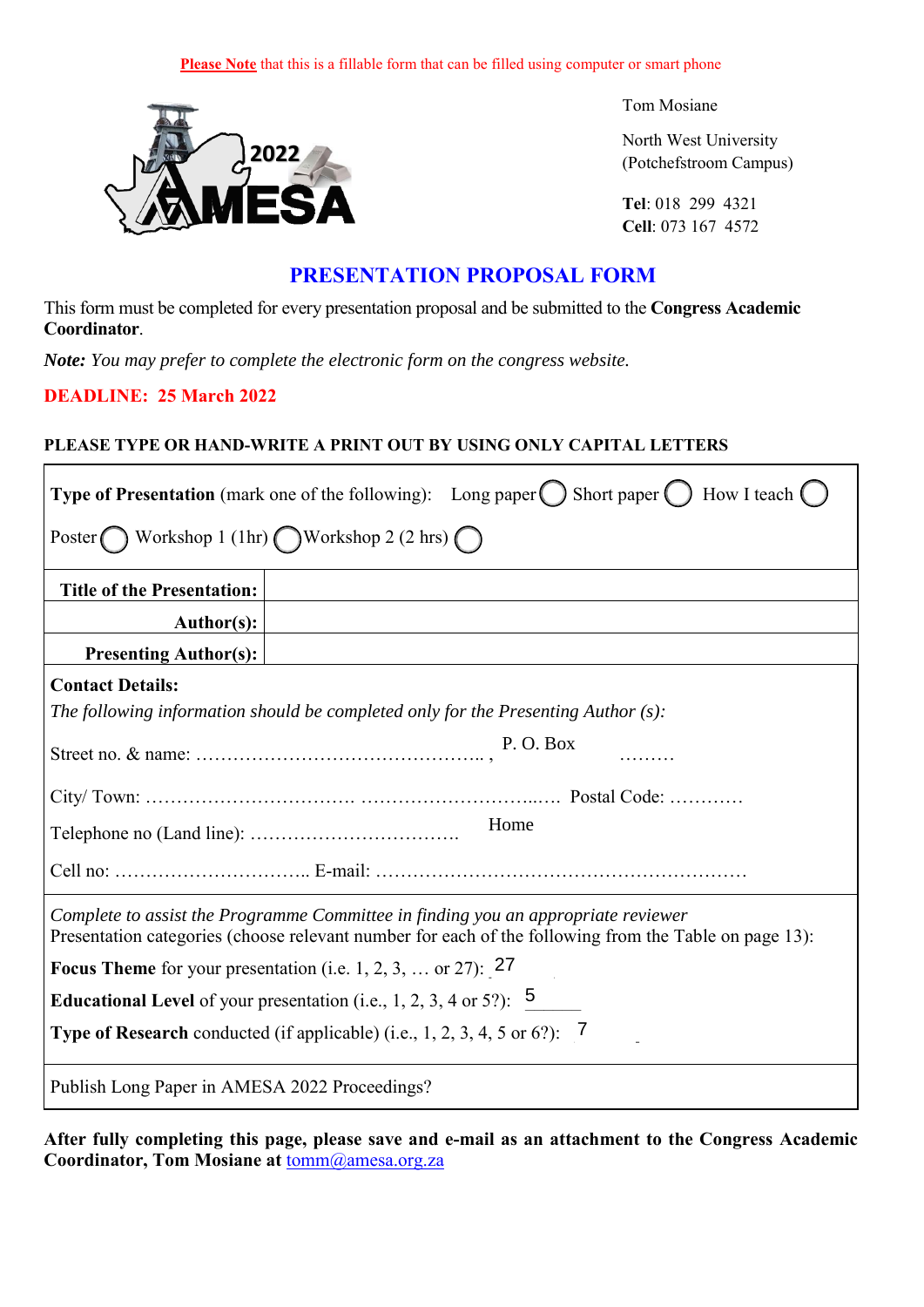

Tom Mosiane

North West University (Potchefstroom Campus)

**Tel**: 018 299 4321 **Cell**: 073 167 4572

## **REVIEWER'S FORM**

Please complete this form and submit to the **Congress Academic Coordinator** if you are prepared to help review the submitted papers for the congress.

**To qualify as a reviewer, you must be a current AMESA member and have presented a reviewed paper** (long or short) **at a previous AMESA congress, or have published in Pythagoras or another reviewed journal**.

#### **DEADLINE: 25 February 2022**

*Note: You might prefer to complete the electronic form on the congress website.*

#### **PLEASE TYPE OR HAND-WRITE A PRINT OUT BY USING ONLY CAPITAL LETTERS**

| <b>Contact Details:</b>                                                                                                                                       |              |    |    |         |          |
|---------------------------------------------------------------------------------------------------------------------------------------------------------------|--------------|----|----|---------|----------|
| Name & Surname:                                                                                                                                               |              |    |    |         |          |
| Institution / Organisation:                                                                                                                                   |              |    |    |         |          |
| Street no. & name:                                                                                                                                            |              |    |    |         | P.O. Box |
| City/Town:                                                                                                                                                    | Postal Code: |    |    |         |          |
| Telephone no (Land line):                                                                                                                                     |              |    |    |         |          |
| Cell no:                                                                                                                                                      |              |    |    | E-mail: |          |
| Complete to assist the Programme Committee to match you to the appropriate submissions                                                                        |              |    |    |         |          |
| Presentation categories (choose relevant numbers from the Table on page 13):<br>Your preferred Focus Themes (Please choose at most 4 from numbers $1 - 27$ ): |              |    |    |         |          |
|                                                                                                                                                               | 27           | 27 | 27 | 27      |          |
| Your preferred Educational Level(s) (Please choose at most 4 from numbers $1-5$ ):                                                                            |              |    |    |         |          |
|                                                                                                                                                               | 5            | 5  | 5  | 5       |          |
| Your preferred Type(s) of Research (Please choose at most 4 from numbers $1 - 6$ ):                                                                           |              |    |    |         |          |
|                                                                                                                                                               | 7            | 7  | 7  | 7       |          |

**After fully completing this page, please scan and e-mail to the Congress Academic Coordinator, Tom Mosiane** at tomm@amesa.org.za